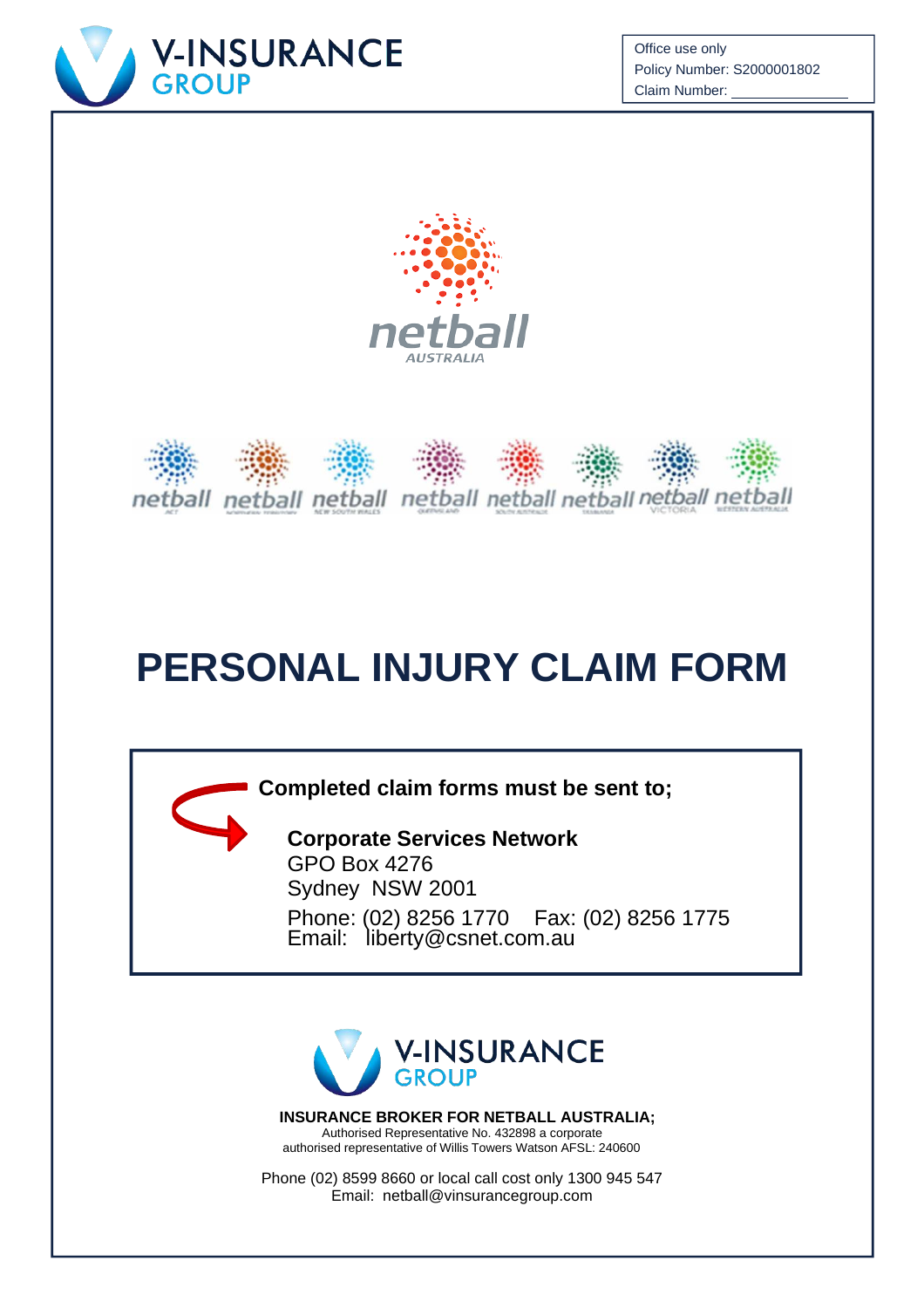## **NETBALL AUSTRALIA SUMMARY OF INSURANCE COVER**

### What is Covered?

The Netball Australia National Risk Protection Insurance Personal Accident Insurance Program, which extends to cover Netball ACT, Netball NSW, Netball NT, Netball QLD, Netball SA, Netball TAS, Netball VIC and Netball WA, provides cover for a number of policy benefits. Please refer to the V-Insurance Group Netball Australia website to view the Product Disclosure Statement with full terms and conditions.

The most commonly claimed sections of the Netball Australia Personal Accident policy are reimbursement of Non Medicare Medical expenses and Loss of Income cover.

#### **Important Information**

The Health Insurance Act (Cth) 1973 is Federal Government Legislation which does not permit the insurer to contribute to any charges covered, or partiallycovered by Medicare. Sometimes, your Doctor, specialist or surgeon may charge more than the Medicare rebate,which may leave you with out of pocket expenses. This is commonly called the "Medicare Gap". The Medicare Gap is not covered by the Netball Australia Insurance Program due to Government Legislation.

Please refer to the table below for some common examples:

| Non-Medicare Medical Items; claimable as per the<br><b>Personal Accident policy wording</b> | Items covered by Medicare; not claimable<br>through the Personal Accident Policy |
|---------------------------------------------------------------------------------------------|----------------------------------------------------------------------------------|
| Ambulance                                                                                   | Doctor                                                                           |
| Physiotherapist                                                                             | <b>Public Hospitals</b>                                                          |
| <b>Dental</b>                                                                               | Surgeon & Surgeon's Assistant                                                    |
| <b>Private Hospital Accommodation</b>                                                       | X-Rays                                                                           |
| <b>Chiropractor</b>                                                                         | Anaesthetist                                                                     |
| <b>MRI Scans*</b>                                                                           | MRI Scans*                                                                       |

**\*MRI scans are generally covered through Medicare; however please check with your treating physician, as sometimes the provider is not registered with Medicare.**

### What are the Policy Benefits for Non Medicare Medical and Loss of Income

The following table outlines the policy benefits applicable for Non Medicare Medical and Loss of Income under the Netball Australia Insurance Program;

| <b>Non-Medicare Medical</b>                                                                                              | <b>Benefit</b>                                                                                                                                                                                                                                |
|--------------------------------------------------------------------------------------------------------------------------|-----------------------------------------------------------------------------------------------------------------------------------------------------------------------------------------------------------------------------------------------|
| If you have Private Health Insurance                                                                                     | Reimbursement of 75% up to \$2,500 per injury for members /<br>players (\$5,000 for officials and volunteers)<br><b>SNil excess</b>                                                                                                           |
| If you do not have Private Health Insurance                                                                              | Reimbursement of 75% up to \$2,500 per injury for members /<br>players (\$5,000 for officials and volunteers)<br>100% cover for ambulance only up to \$2,500 for members /<br>players and \$5,000 for officials and volunteers<br>\$75 excess |
| Loss of Income                                                                                                           | <b>Benefit</b>                                                                                                                                                                                                                                |
| If as a result of your injury you are prevented<br>from working in your occupation a Loss of<br>Income benefit may apply | 85% reimbursement up to a maximum of \$250 per week (except<br>Netball WA which is \$300 per week) (members / players).<br>Higher limits apply for officials / volunteers.<br>14 day excess, 104 week benefit period                          |

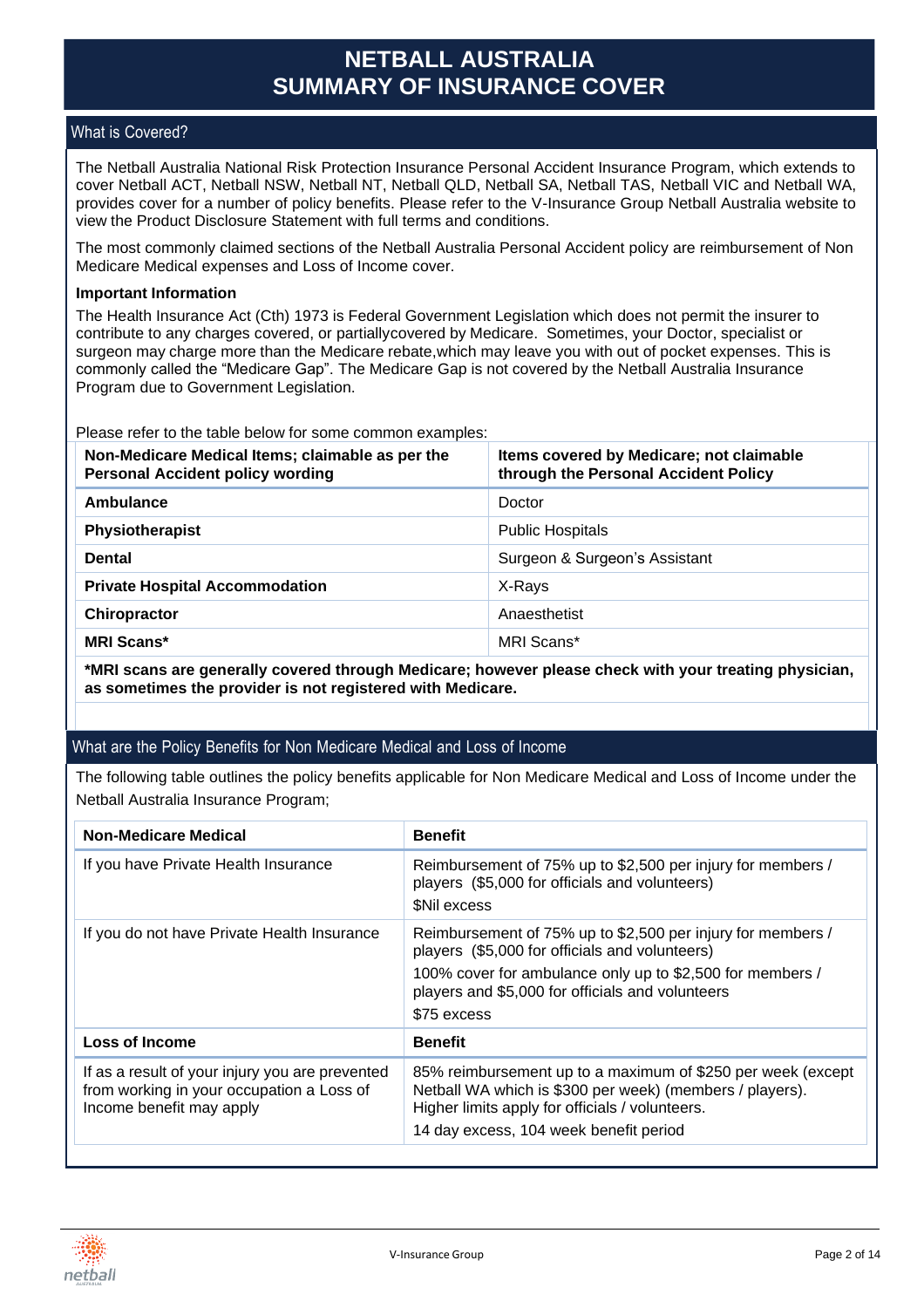Important Notes

This insurance cover is underwritten by: Liberty Mutual Insurance Company, Australia Branch ABN 61 086 083 605; AFSL No. 530842 (for claims handling and settling services only), a company incorporated in Massachusetts, USA (the liability of members is limited), trading as Liberty Specialty Markets

Claims are managed by: Corporate Services Network (CSN, AR No. 001294637) as Authorised Representative of Gallagher Bassett Services Pty Ltd (AFSL No. 530867)

- 1. This summary of cover provides factual information about the Netball Australia Insurance Program.
- 2. This information is only a summary of the cover provided. The policy with full conditions is available a[twww.vinsurancegroup.com/netballaustralia](http://www.vinsurancegroup.com/netballaustralia) or available by contacting Netball Australia.
- 3. This insurance program commences on 1 February 2022 and expires on 1 February 2023.
- 4. V-Insurance facilitates this insurance program which provides benefits to those registered members of Netball Australia who, through injury or accident, incur financial loss and who would otherwise not have received assistance. The program seeks to provide benefits to those most exposed and to maintain protection at the lowest possible cost to membership. It therefore cannot provide 100% cover or a benefit for every loss that occurs. Federal Government Legislation prevents insurance companies from paying any insurance benefit for a medical service that is covered by Medicare. This legislationalso applies to the Medicare gap. In addition to these policies all members and officials are encouraged to take out privatehealth insurance.
- 5. Netball Australia is not and does not represent itself as a registered insurance broker by endorsing the products outlined inthis claim form.

# **HOW TO MAKE A CLAIM**

Dear Netball Australia member,

A Personal Accident Claim Form (**Claim Form**) is attached at page 5. Before lodging the Claim Form, please ensure all sections are fully completed. Failure to complete all sections of the Claim Form properly may delay settlement of your claim.

- **1.** Only one Claim Form (per injury) is required. A Claim Form should be completed and submitted as soon as you become aware that you will be making a claim. You do not have to wait until after you have completed treatment for your injury to lodge your Claim Form.
- **2.** Please ensure that you fully complete pages 5 & 6 and sign and date the Declaration.
- **3.** Please ensure that your Association/Club official completes and signs the Association/Club Declaration on page 5.
- **4.** If you intend to claim for Loss of Income:
	- a) You and your employer/salary office must complete page 8. If self-employed your accountant must complete these details;
	- b) You **must** complete the Tax File Declaration form on page 9. If you are employed and pay tax on the income you earn (known as PAYE), the Australian Tax Office (**ATO**) requires tax to be deducted from any income that is paid to you. Personal Accident Loss of Income benefits are viewed as income earned. This declaration will be forwarded to the ATO onyour behalf so that they have a record of the benefits paid to you as part of your entitlements under the Personal Accident policy.
	- c) Have your Attending Physician or Physiotherapist complete the page titled "Doctor's Statement" on page 11.
- **5.** For claims involving Non-Medicare medical expenses:
	- a) Medical treatment must be certified necessary by an attending physician and incurred within Australia. (An attending physician includes a general practitioner, physiotherapist, chiropractor, dentist).
	- b) Have your Attending Physician complete the "Attending Physician" statement on page 11.
- **6.** Please attach all original receipts (unless retained by your health fund). Hospital claims must be accompanied by an itemised receipt. If treatment is covered by your Private Health Fund, please send their rebate advice with a copy of the relevant account.

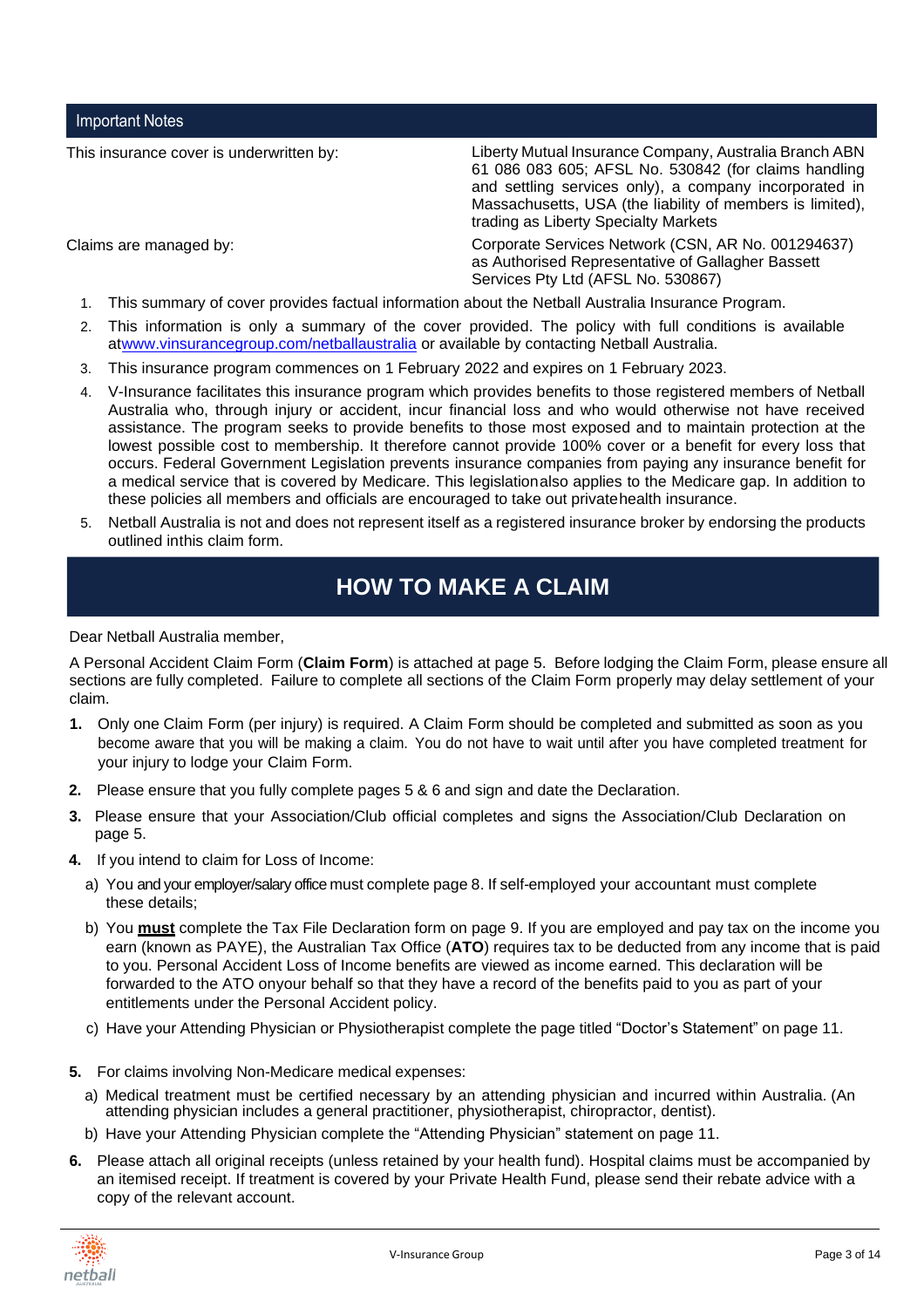Please note: No cover is provided for Surgeons, Anaethetists, Doctors, X-rays or other accounts which are partly covered by Medicare. The Australian Health Insurance Act does not permit the insurer to contribute to any charges covered by Medicare (including the Medicare Gap).

> The insurer will pay a percentage of the amount, as indicated in the Policy schedule, for private hospital bed and theatre fees, dental, ambulance (if not otherwise covered), chiropractic, physiotherapy, osteopath, naturopath, massage and pay for orthotics prescribed by a surgeon to aid recovery.

Subject to the Insurance Contracts Act 1984 any treatment rendered necessary by injury must be completedwithin 12 calendar months from the date of such injury occurring.

- **7.** Once you have fully completed all sections of the Claim Form, please have your Association/Club complete and sign page 5 and confirm your injury occurred during a sanctioned activity.
- **8.** Please forward the entire form with supporting documentation to Corporate Services Network. They handle all claims for the insurer. Their contact details are as follows;

**Corporate Services Network GPO Box 4276 SYDNEY NSW 2001 Phone (02) 8256 1770 Fax (02) 8256 1775 Email [liberty@csnet.com.au](mailto:liberty@csnet.com.au)**

- **9.** Your reimbursement payment will be made by Corporate Services Network by direct deposit or cheque.
- **10.** Once your claim is registered, you can submit ongoing invoices via Corporate Services Network. Corporate Services Network (Claims Services) can also be reached on the above contact details should you wish to make enquiries relating to the progress of your claim.
- **11.** If you have any further queries relating to your claim or the cover, please do not hesitate to call the V-Insurance Group Team on (02) 8599 8660 or 1300 945 547.

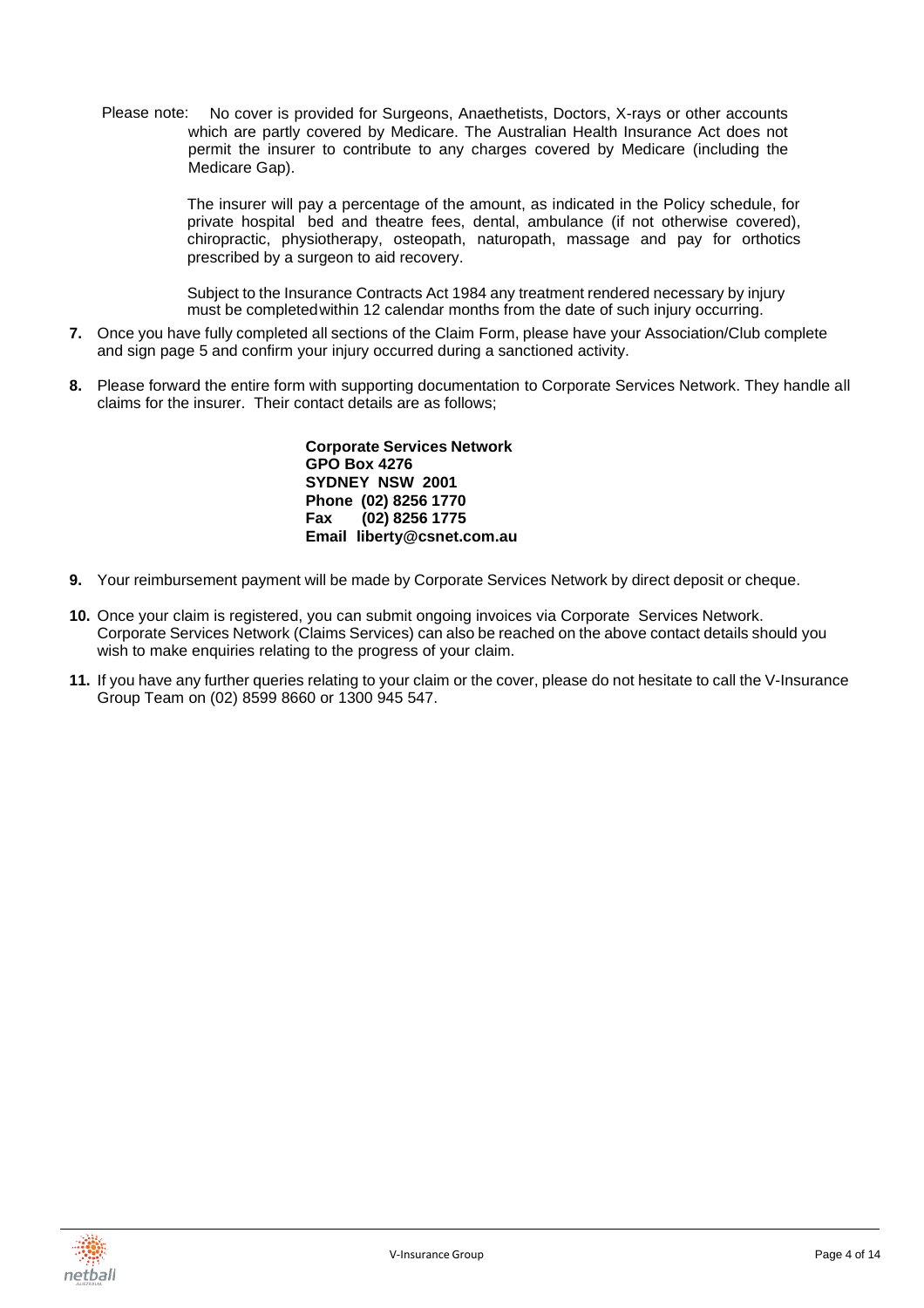# **PERSONAL ACCIDENT CLAIM FORM**

| <b>CLAIMANT DETAILS</b>                                                                                                                                                                                                                                                                                                                                                                                                                                                                                                                                                                                                                                                                                                                                                                                                                                                                                                                                                                                                                                                                                                                                                                                                                                                                                                                                                                                                                                                                                                                                                                                                                                                                                                                                                                                                                                                                                                                                                                                   |                                                                                |              |                     |                               |              |          |
|-----------------------------------------------------------------------------------------------------------------------------------------------------------------------------------------------------------------------------------------------------------------------------------------------------------------------------------------------------------------------------------------------------------------------------------------------------------------------------------------------------------------------------------------------------------------------------------------------------------------------------------------------------------------------------------------------------------------------------------------------------------------------------------------------------------------------------------------------------------------------------------------------------------------------------------------------------------------------------------------------------------------------------------------------------------------------------------------------------------------------------------------------------------------------------------------------------------------------------------------------------------------------------------------------------------------------------------------------------------------------------------------------------------------------------------------------------------------------------------------------------------------------------------------------------------------------------------------------------------------------------------------------------------------------------------------------------------------------------------------------------------------------------------------------------------------------------------------------------------------------------------------------------------------------------------------------------------------------------------------------------------|--------------------------------------------------------------------------------|--------------|---------------------|-------------------------------|--------------|----------|
| Association Name(compulsory):                                                                                                                                                                                                                                                                                                                                                                                                                                                                                                                                                                                                                                                                                                                                                                                                                                                                                                                                                                                                                                                                                                                                                                                                                                                                                                                                                                                                                                                                                                                                                                                                                                                                                                                                                                                                                                                                                                                                                                             | Member No (if applicable):                                                     |              |                     | <b>Claimant's Given Name:</b> |              |          |
| Club Name:                                                                                                                                                                                                                                                                                                                                                                                                                                                                                                                                                                                                                                                                                                                                                                                                                                                                                                                                                                                                                                                                                                                                                                                                                                                                                                                                                                                                                                                                                                                                                                                                                                                                                                                                                                                                                                                                                                                                                                                                |                                                                                |              | Surname:            |                               |              |          |
| Name of team/age group/grade:                                                                                                                                                                                                                                                                                                                                                                                                                                                                                                                                                                                                                                                                                                                                                                                                                                                                                                                                                                                                                                                                                                                                                                                                                                                                                                                                                                                                                                                                                                                                                                                                                                                                                                                                                                                                                                                                                                                                                                             |                                                                                |              |                     |                               |              |          |
| Gender please tick):<br>Male<br>$\Box$ Female<br>⊔                                                                                                                                                                                                                                                                                                                                                                                                                                                                                                                                                                                                                                                                                                                                                                                                                                                                                                                                                                                                                                                                                                                                                                                                                                                                                                                                                                                                                                                                                                                                                                                                                                                                                                                                                                                                                                                                                                                                                        | Occupation:                                                                    |              |                     | Date of Birth:                |              | $\prime$ |
| Address                                                                                                                                                                                                                                                                                                                                                                                                                                                                                                                                                                                                                                                                                                                                                                                                                                                                                                                                                                                                                                                                                                                                                                                                                                                                                                                                                                                                                                                                                                                                                                                                                                                                                                                                                                                                                                                                                                                                                                                                   |                                                                                | <b>State</b> | Postcode            | Email:                        |              |          |
| Phone Number (work):<br>$\rightarrow$                                                                                                                                                                                                                                                                                                                                                                                                                                                                                                                                                                                                                                                                                                                                                                                                                                                                                                                                                                                                                                                                                                                                                                                                                                                                                                                                                                                                                                                                                                                                                                                                                                                                                                                                                                                                                                                                                                                                                                     | Home:                                                                          |              |                     | Mobile:                       |              |          |
| Please tick the category applicable $\Box$ Player<br>If Other, please advise Manual Assembly of the state of the state of the state of the state of the state of the                                                                                                                                                                                                                                                                                                                                                                                                                                                                                                                                                                                                                                                                                                                                                                                                                                                                                                                                                                                                                                                                                                                                                                                                                                                                                                                                                                                                                                                                                                                                                                                                                                                                                                                                                                                                                                      | $\Box$ Official                                                                |              | $\Box$ Coach        | $\Box$ Umpire                 | $\Box$ Other |          |
| DECLARATION AGREEMENT AND AUTHORISATION BY CLAIMANT                                                                                                                                                                                                                                                                                                                                                                                                                                                                                                                                                                                                                                                                                                                                                                                                                                                                                                                                                                                                                                                                                                                                                                                                                                                                                                                                                                                                                                                                                                                                                                                                                                                                                                                                                                                                                                                                                                                                                       |                                                                                |              |                     |                               |              |          |
| (insert name) solemnly and sincerely declare that the information provided in this claim form and any attachments which<br>I have provided, is true, correct and complete in every detail. I agree that if I made any false or fraudulent statements, or have concealed information of a material<br>nature relevant to the assessment of my claim, that all benefits under this policy shall be forfeited.<br>I hereby authorise Liberty Specialty Markets to collect and disclose information about me from and to the Health Insurance Commission, any insurance company,<br>any hospital, physician, medical practice, any medical services provider, any past or present employer, investigators, insurance reference bureau, financialinstitutions<br>including banks, the Taxation Department or my accountant with respect to any sickness, injury, medical history, consultation, treatment including prescription of<br>medication, copies of hospital medical records and tests and reports, medical practice records, vocational and employment records from pastand present<br>employer, copies of accounts and accountants statements including my taxation returns and assessments.<br>I consent to the collection, use and disclosure of personal information Liberty Specialty Markets and their service providers in order to assess the claim. Liberty<br>Specialty Markets complies with the obligations of the Privacy Act 1998 (Cth) and the principals laid out in our privacy policy which is readily available upon request.<br>Signature of Claimant<br>Date <b>Date Date Date Date Date Date Date Date Date Date Date Date Date Date Date Date Date Date Date D</b><br><u> 1989 - Johann Stoff, deutscher Stoff, der Stoff, der Stoff, der Stoff, der Stoff, der Stoff, der Stoff, der </u><br>(or Legal Guardian if under 18 years of age)<br><b>DECLARATION BY ASSOCIATION/CLUB</b><br>Name of Association/Club Official making this statement:<br>Name of Association/Club: |                                                                                |              |                     |                               |              |          |
| <b>Official Position:</b>                                                                                                                                                                                                                                                                                                                                                                                                                                                                                                                                                                                                                                                                                                                                                                                                                                                                                                                                                                                                                                                                                                                                                                                                                                                                                                                                                                                                                                                                                                                                                                                                                                                                                                                                                                                                                                                                                                                                                                                 |                                                                                |              | Telephone Number: ( |                               |              |          |
|                                                                                                                                                                                                                                                                                                                                                                                                                                                                                                                                                                                                                                                                                                                                                                                                                                                                                                                                                                                                                                                                                                                                                                                                                                                                                                                                                                                                                                                                                                                                                                                                                                                                                                                                                                                                                                                                                                                                                                                                           |                                                                                | Email:       |                     |                               |              |          |
| Address                                                                                                                                                                                                                                                                                                                                                                                                                                                                                                                                                                                                                                                                                                                                                                                                                                                                                                                                                                                                                                                                                                                                                                                                                                                                                                                                                                                                                                                                                                                                                                                                                                                                                                                                                                                                                                                                                                                                                                                                   |                                                                                |              |                     |                               | <b>State</b> | Postcode |
| I, the above mentioned Netball Australia Club Official, confirm that the claimant was a registered and Financial member of this Netball Australia Club and was an<br>insured person as identified in the Personal Accident Insurance with Liberty Specialty Markets at the time of the accident, that the information contained in this<br>statement is true and correct, and to the best of my knowledge and belief the information referred to in this claim form is true and correct.                                                                                                                                                                                                                                                                                                                                                                                                                                                                                                                                                                                                                                                                                                                                                                                                                                                                                                                                                                                                                                                                                                                                                                                                                                                                                                                                                                                                                                                                                                                  |                                                                                |              |                     |                               |              |          |
| If yes, please detail below                                                                                                                                                                                                                                                                                                                                                                                                                                                                                                                                                                                                                                                                                                                                                                                                                                                                                                                                                                                                                                                                                                                                                                                                                                                                                                                                                                                                                                                                                                                                                                                                                                                                                                                                                                                                                                                                                                                                                                               | $\Box$ No<br>Do you have any comments in relation to this claim?<br>$\Box$ Yes |              |                     |                               |              |          |
| Dated:<br>$\prime$                                                                                                                                                                                                                                                                                                                                                                                                                                                                                                                                                                                                                                                                                                                                                                                                                                                                                                                                                                                                                                                                                                                                                                                                                                                                                                                                                                                                                                                                                                                                                                                                                                                                                                                                                                                                                                                                                                                                                                                        | Signature of Association/Club Official:                                        |              |                     |                               |              |          |

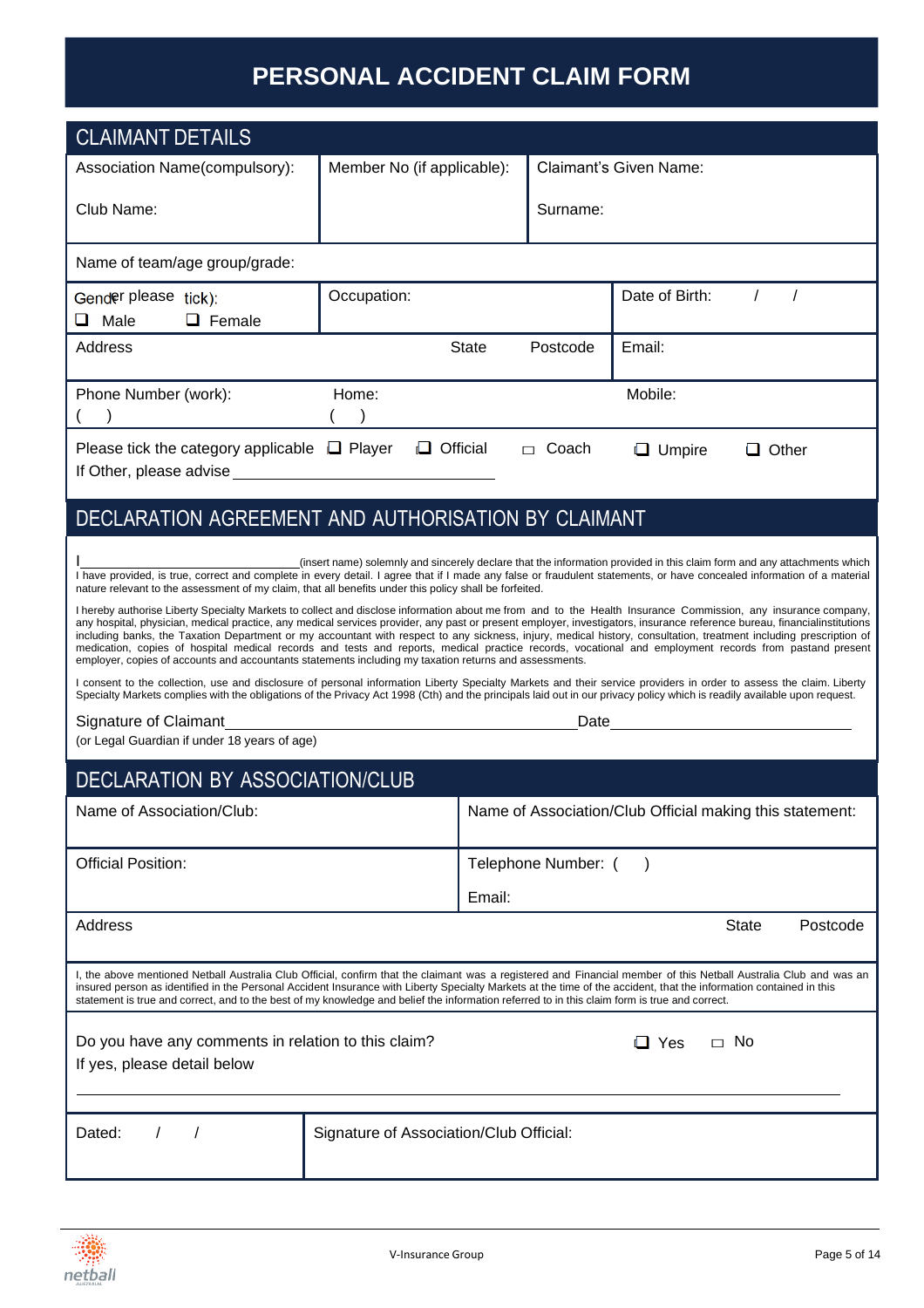# ACCIDENT DETAILS

| Describe the accident and how it happened?                                                           |                               |                                             |        |  |
|------------------------------------------------------------------------------------------------------|-------------------------------|---------------------------------------------|--------|--|
|                                                                                                      |                               |                                             |        |  |
|                                                                                                      |                               |                                             |        |  |
| Describe your injury?                                                                                |                               |                                             |        |  |
| When did your accident occur?                                                                        |                               |                                             |        |  |
| $\prime$<br>Date:<br>$\sqrt{ }$<br>Time:<br>am/pm                                                    |                               |                                             |        |  |
| Was your activity at the time of the accident?                                                       |                               | Officially organised competition            | $\Box$ |  |
| (please tick)                                                                                        | Officially organised training |                                             | $\Box$ |  |
|                                                                                                      | Social or private competition |                                             | $\Box$ |  |
|                                                                                                      |                               | Travelling to and from activity             | $\Box$ |  |
|                                                                                                      |                               | Sanctioned fundraising/social event         | $\Box$ |  |
| What type of Netball activity were you participating in?                                             |                               | Netball Association / Club Activity         | □      |  |
| (please tick)                                                                                        | Fast 5 Netball                |                                             | □      |  |
|                                                                                                      | <b>NetFest</b>                |                                             | $\Box$ |  |
|                                                                                                      |                               | Social Netball Training / Competition       | $\Box$ |  |
| Please provide the address of where the injury occurred?                                             |                               |                                             |        |  |
| State the name of any one witness to the injury:                                                     | <b>Address of Witness:</b>    |                                             |        |  |
| Person to whom accident/incident was reported?                                                       | Date and time reported?       |                                             |        |  |
|                                                                                                      | Date:                         | Time:                                       | am/pm  |  |
| Brief summary of treatment/action taken at the time of the accident/incident?                        |                               |                                             |        |  |
|                                                                                                      |                               |                                             |        |  |
| Was hospitalisation required?                                                                        |                               | If yes, please advise the name of hospital? |        |  |
|                                                                                                      |                               |                                             |        |  |
| If admitted into hospital, how long were you there?                                                  |                               | Name of person who gave treatment?          |        |  |
| Do you have Private Health Insurance?                                                                |                               | If yes, please give fund name?              |        |  |
| Advise when you did (or expect to):                                                                  |                               | Cease work/normal activities                |        |  |
|                                                                                                      | Cease training                |                                             |        |  |
|                                                                                                      | Cease participating           |                                             |        |  |
|                                                                                                      |                               | Resume work/normal activities               |        |  |
|                                                                                                      | Resume training               |                                             |        |  |
|                                                                                                      | Resume participating          |                                             |        |  |
| Have you ever had this injury or similar injuries in the past? Yes/No<br>If yes, please advise when? |                               |                                             |        |  |

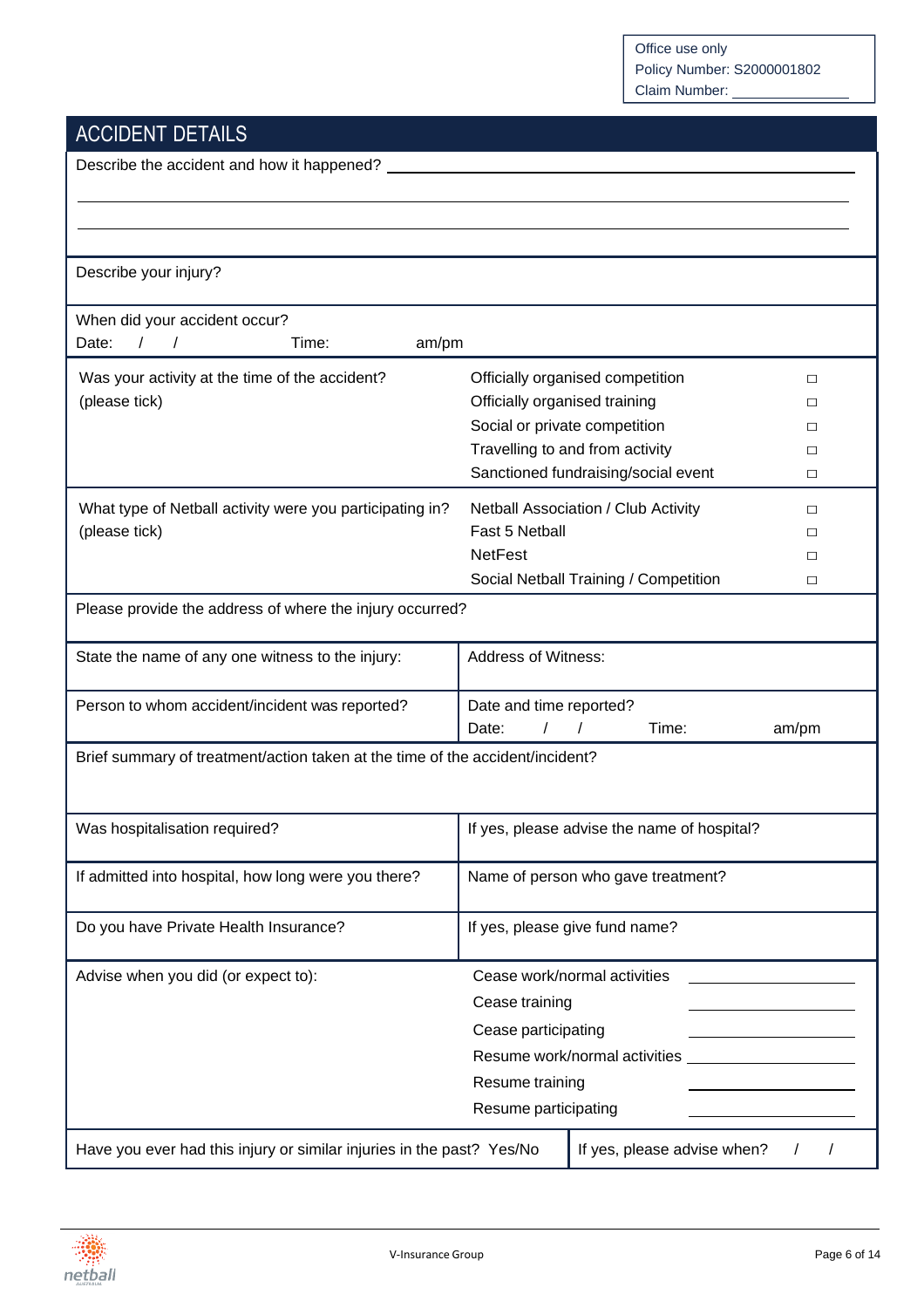### The following information is required for Netball Australia research to assist with Risk Management, answering these questions will not affect your claim

| Where did your injury occur? (please tick) | Indoor                  |        |
|--------------------------------------------|-------------------------|--------|
|                                            |                         | □      |
|                                            | Outdoor                 | $\Box$ |
| Surface at point of injury? (please tick)  | Timber                  | □      |
|                                            | Synthetic               | П      |
|                                            | Concrete / Asphalt      | □      |
|                                            | Other, please advise    | $\Box$ |
| Weather conditions? (please tick)          | Fine                    | П      |
|                                            | Rain                    | П      |
|                                            | Showers                 | П      |
|                                            | <b>Extreme Heat</b>     | $\Box$ |
|                                            | <b>Extreme Cold</b>     | □      |
| Surface Conditions? (please tick)          | Wet                     | $\Box$ |
|                                            | Dry                     | $\Box$ |
|                                            |                         | $\Box$ |
| Quarter/half injured? (please tick)        | 1 <sup>st</sup> Quarter | $\Box$ |
|                                            | 2 <sup>nd</sup> Quarter | П      |
|                                            | 3rd Quarter             | □      |
|                                            | 4 <sup>th</sup> Quarter | П      |
|                                            | Not applicable          | П      |

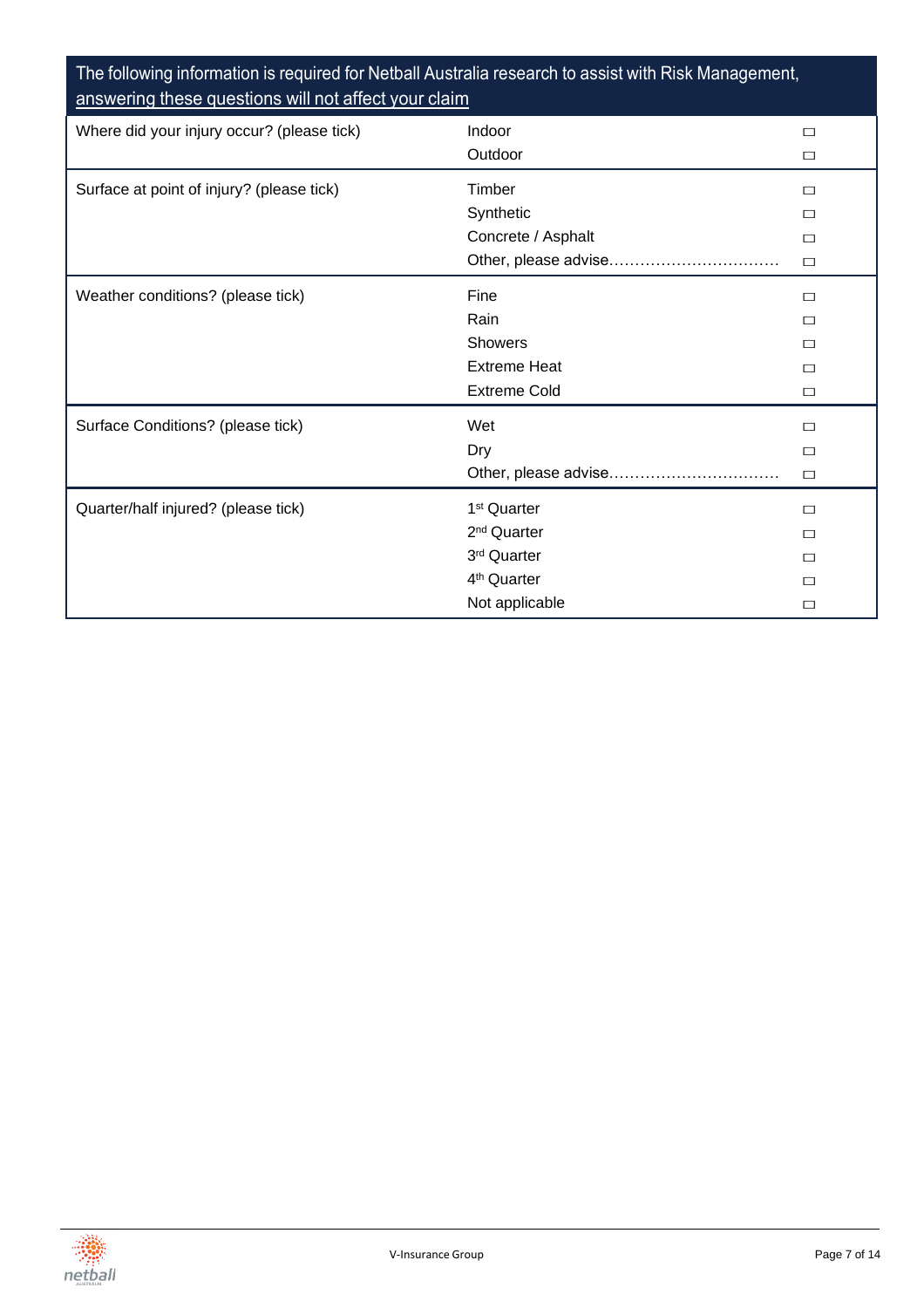| <b>LOSS OF INCOME</b><br>YOU MUST COMPLETE THIS SECTION & THE TAX FILE NUMBER DECLARATION FORM IF YOU ARE CLAIMING FOR LOSS OF INCOME)    |                                                                                      |  |  |  |
|-------------------------------------------------------------------------------------------------------------------------------------------|--------------------------------------------------------------------------------------|--|--|--|
|                                                                                                                                           | N <sub>o</sub><br>Yes<br>(please tick                                                |  |  |  |
| 1. Can compensation be claimed under worker's compensation or any other insurance or any other<br>insurance including Loss of Income?     |                                                                                      |  |  |  |
| 2. Have you ever made any previous claims in respect to personal accident insurance or any other                                          |                                                                                      |  |  |  |
| insurance?                                                                                                                                |                                                                                      |  |  |  |
| 3. Have you engaged in any other income earning employment since you have been injured?                                                   |                                                                                      |  |  |  |
| THE FOLLOWING SECTION MUST BE COMPLETED BY YOUR EMPLOYER/SALARY OFFICER.                                                                  |                                                                                      |  |  |  |
| IF SELF EMPLOYED, PLEASE HAVE YOUR ACCOUNTANT COMPLETE THESE DETAILS.                                                                     |                                                                                      |  |  |  |
| Name of employer:                                                                                                                         | Telephone Number:<br>Fax Number:                                                     |  |  |  |
|                                                                                                                                           |                                                                                      |  |  |  |
| Address of employer:                                                                                                                      | Postcode<br><b>State</b>                                                             |  |  |  |
| Date ceased work due to injury:<br>$\left  \begin{array}{cc} \end{array} \right $                                                         | Date expected to resume normal duties:                                               |  |  |  |
| Employee weekly salary as at date of injury:                                                                                              | Date commenced employment with company:                                              |  |  |  |
| Gross<br>Net<br>\$<br>If self employed, provide average weekly salary based on 12 month period                                            | $\prime$                                                                             |  |  |  |
| directly prior to injury. A copy of your latest taxation return is also to be<br>provided as proof of earnings for self employed persons. |                                                                                      |  |  |  |
| Income Definition:                                                                                                                        |                                                                                      |  |  |  |
| $\Box$ Full Time<br>□ Self Employed                                                                                                       | $\Box$ Part Time<br>Casual                                                           |  |  |  |
| During the period of incapacity the employee has received                                                                                 |                                                                                      |  |  |  |
| From<br>Normal Pay                                                                                                                        | $\ldots$ , $\ldots$ , $\ldots$ , $\ldots$ to<br>$\ldots \ldots \ldots \ldots \ldots$ |  |  |  |
| From<br>Sick Pay                                                                                                                          | $\ldots \ldots \ldots \ldots \ldots$<br>$\ldots \ldots \ldots \ldots$<br>to          |  |  |  |
| $$$<br><b>Workers' Compensation</b><br>From                                                                                               | $\ldots \ldots \ldots \ldots$<br>to                                                  |  |  |  |
| From                                                                                                                                      | . / /<br>. / <u>.</u> /<br>to                                                        |  |  |  |
| Has the employee returned to work?                                                                                                        | $\Box$ No<br>$\Box$ res                                                              |  |  |  |
| Has the employee lodged or intending to lodge a Workers Compensation Claim?                                                               | $\Box$ Yes<br>$\Box$ No                                                              |  |  |  |
| A. IF EMPLOYED                                                                                                                            |                                                                                      |  |  |  |
| Salary officer's name:                                                                                                                    | Phone Number: ()                                                                     |  |  |  |
| Salary officer's signature:                                                                                                               | Date:<br>$\sqrt{2}$<br>$\sqrt{2}$                                                    |  |  |  |
| Company Stamp:                                                                                                                            |                                                                                      |  |  |  |
|                                                                                                                                           | ABN/ACN:                                                                             |  |  |  |
| <b>B. IF SELF EMPLOYED</b>                                                                                                                |                                                                                      |  |  |  |
| Accountant's name:                                                                                                                        | Phone Number: (                                                                      |  |  |  |
| Accountant's signature:                                                                                                                   | Date:<br>$\left  \begin{array}{cc} \end{array} \right $                              |  |  |  |
| Accountant's Company Stamp:                                                                                                               |                                                                                      |  |  |  |
|                                                                                                                                           |                                                                                      |  |  |  |
|                                                                                                                                           |                                                                                      |  |  |  |

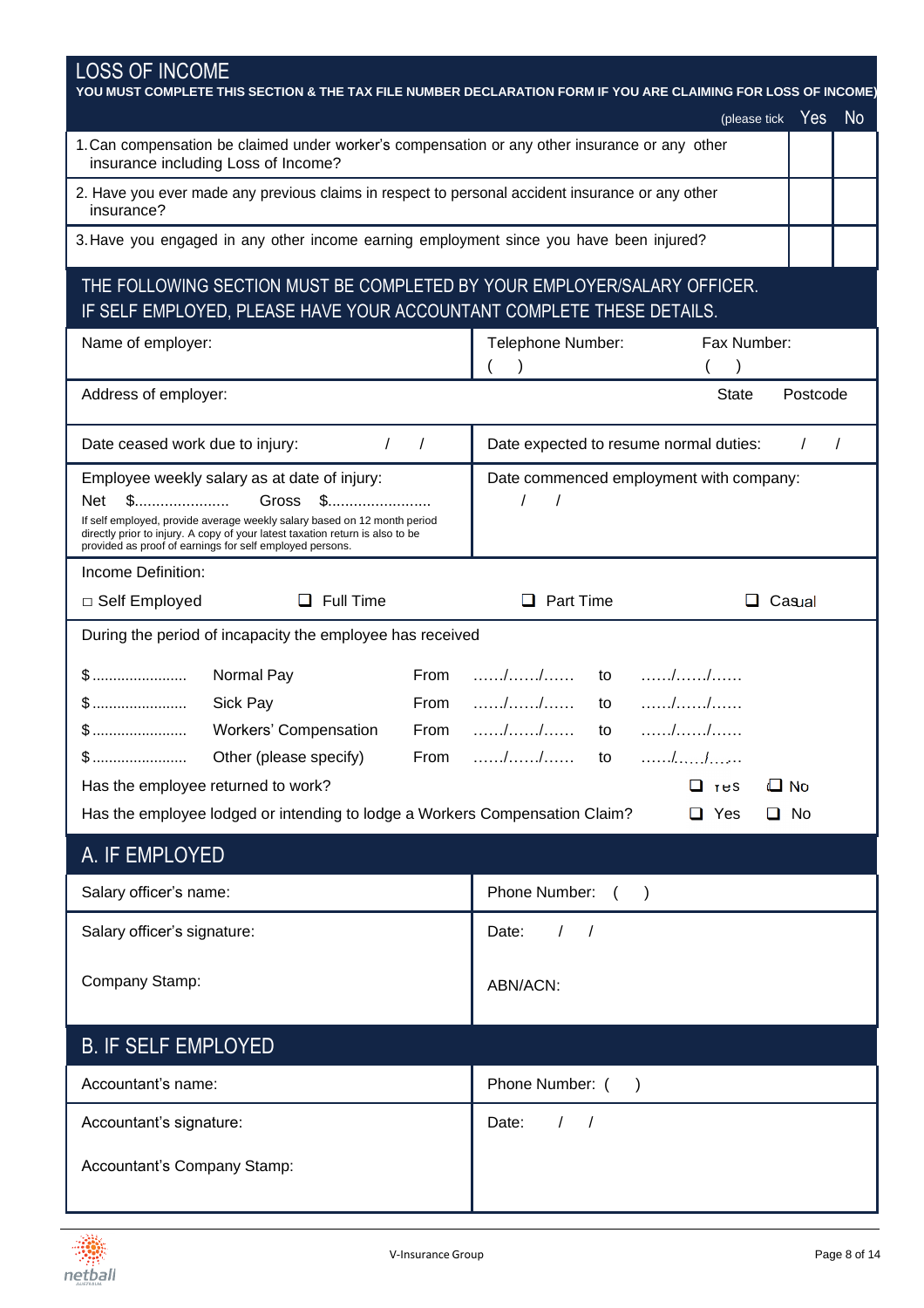**Australian Government Tax file number declaration** IF YOU ARE CLAIMING LOSS This declaration is NOT an application for a tax file number. **Australian Taxation Office** OF INCOME (refer page 2, 4b) ■ Use a black or blue pen and print clearly in BLOCK LETTERS. Print X in the appropriate boxes.<br>Read all the instructions including the privacy statement before you complete this declaration. ato.gov.au Section A: **To be completed by the PAYEE 6 On what basis are you paid?** (Select only one.) **1 What is your tax** Superannuation Full-time Labour Part-time Casua or annuity **file number (TFN)?** employment employment hire employment income stream **OR** I have made a separate application/enquiry to **D** For more the ATO for a new or existing TFN. **7 Are you an Australian resident for tax purposes?** (Visit **ato.gov.au/residency** to check) **Yes No** information, see question 1 on page 2 **OR** I am claiming an exemption because I am under of the instructions. 18 years of age and do not earn enough to pay tax. **8 Do you want to claim the tax**‑**free threshold from this payer? OR** I am claiming an exemption because I am in Only claim the tax‑free threshold from one payer at a time, unless your total receipt of a pension, benefit or allowance. income from all sources for the financial year will be less than the tax-free threshold. Answer **no** here and at question 10 if you are a foreign resident, **2 What is your name?** Title: Mr Mrs Miss**\_\_\_\_** Ms\_\_\_\_\_ **Yes No P** except if you are a foreign resident in receipt of an Australian Government pension or allowance. Surname or family name **9 Do you want to claim the seniors and pensioners tax offset by reducing the amount withheld from payments made to you?** First given name Complete a *Withholding declaration* (NAT 3093), but only if you are claiming the tax-free threshold from this payer. If you have more than one payer, see page 3 of the instructions. Other given names **10 Do you want to claim a zone, overseas forces or invalid and invalid carer tax offset by reducing the amount withheld from payments made to you? 3 If you have changed your name since you last dealt with the ATO, provide your previous family name.** No<br>**provide your previous family name.** No **11 (a) Do you have a Higher Education Loan Program (HELP), Student Start**‑**up Loan (SSL) or Trade Support Loan (TSL) debt?** Your payer will withhold additional amounts to cover any compulsory Day Month Year 4 What is your date of birth? **Yes** repayment that may be raised on your notice of assessment. **(b) Do you have a Financial Supplement de 5 What is your home address in Australia?** Your payer will withhold additional amounts to cover any compulsory **Yes** repayment that may be raised on your notice of assessment. **DECLARATION by payee:** *I declare that the information I have given is true and correct.* **Signature** Date Suburb/town/locality **You MUST SIGN here** Day Month Year State/territory Postcode There are penalties for deliberately making a false or misleading statement. **Once section A is completed and signed, give it to your payer to complete section B.** Section B: **To be completed by the PAYER** (if you are not lodging online) **1 What is your Australian business number (ABN) or 4 What is your business address?** Branch number **withholding payer number?** (if applicable) 3 0 0 7 4 8 6 4 6 0 9 0 0 4 **2 If you don't have an ABN or withholding payer number, have you applied for one?** Suburb/town/localit **Yes No** State/territory Postcode **3 What is your legal name or registered business name (or your individual name if not in business)? 5 Who is your contact person?** A ||N ||T ||H || O||N || Y|| || R || O|| U|| H|| A || N || A

Business phone number

C || O || R || P || O || R || A || T || E || || S || E || R || V || I || C || E || S

0 2 8 2 5 6 1 7 7 0

YOU ONLY NEED TO COMPLETE THIS PAGE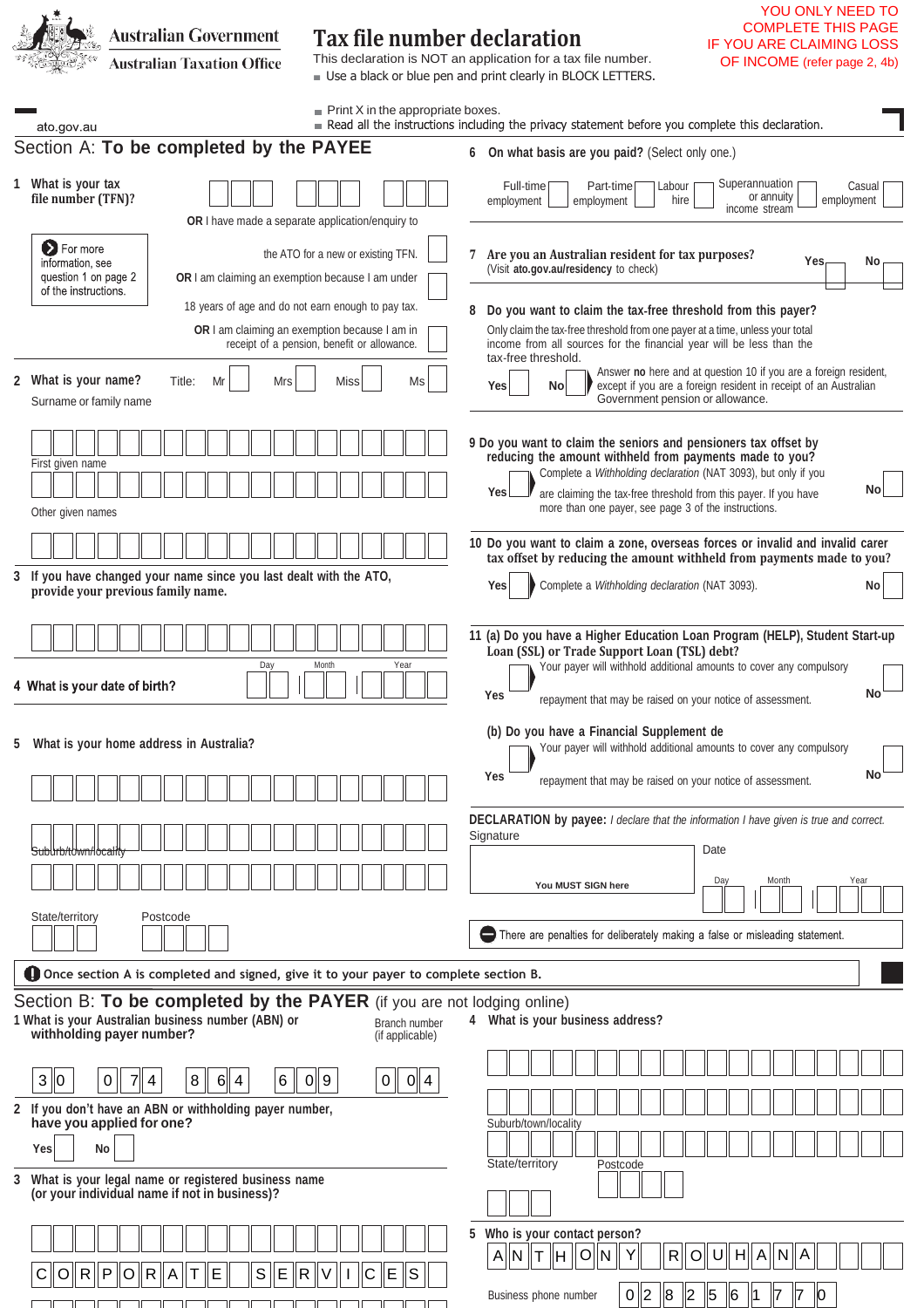**DECLARATION by payer:** *I declare that the information I have given is true and correct.* Signature of payer

|                                                                              | Date<br>Month<br>Day | Year | Return the completed original ATO copy to:<br><b>Australian Taxation Office</b><br>PO Box 9004<br>PENRITH NSW 2740 | <b>IMPORTANT</b><br>See next page for:<br>payer obligations<br>$\equiv$ lodging online. |
|------------------------------------------------------------------------------|----------------------|------|--------------------------------------------------------------------------------------------------------------------|-----------------------------------------------------------------------------------------|
| There are penalties for deliberately making a false or misleading statement. |                      |      |                                                                                                                    |                                                                                         |
| NAT 3092-07.2016 [JS 35902]                                                  |                      |      | Sensitive (when completed)                                                                                         | 30920716<br>Page 9                                                                      |

**6 If you no longer make payments to this payee, print X in this box.**

ge 9 of 14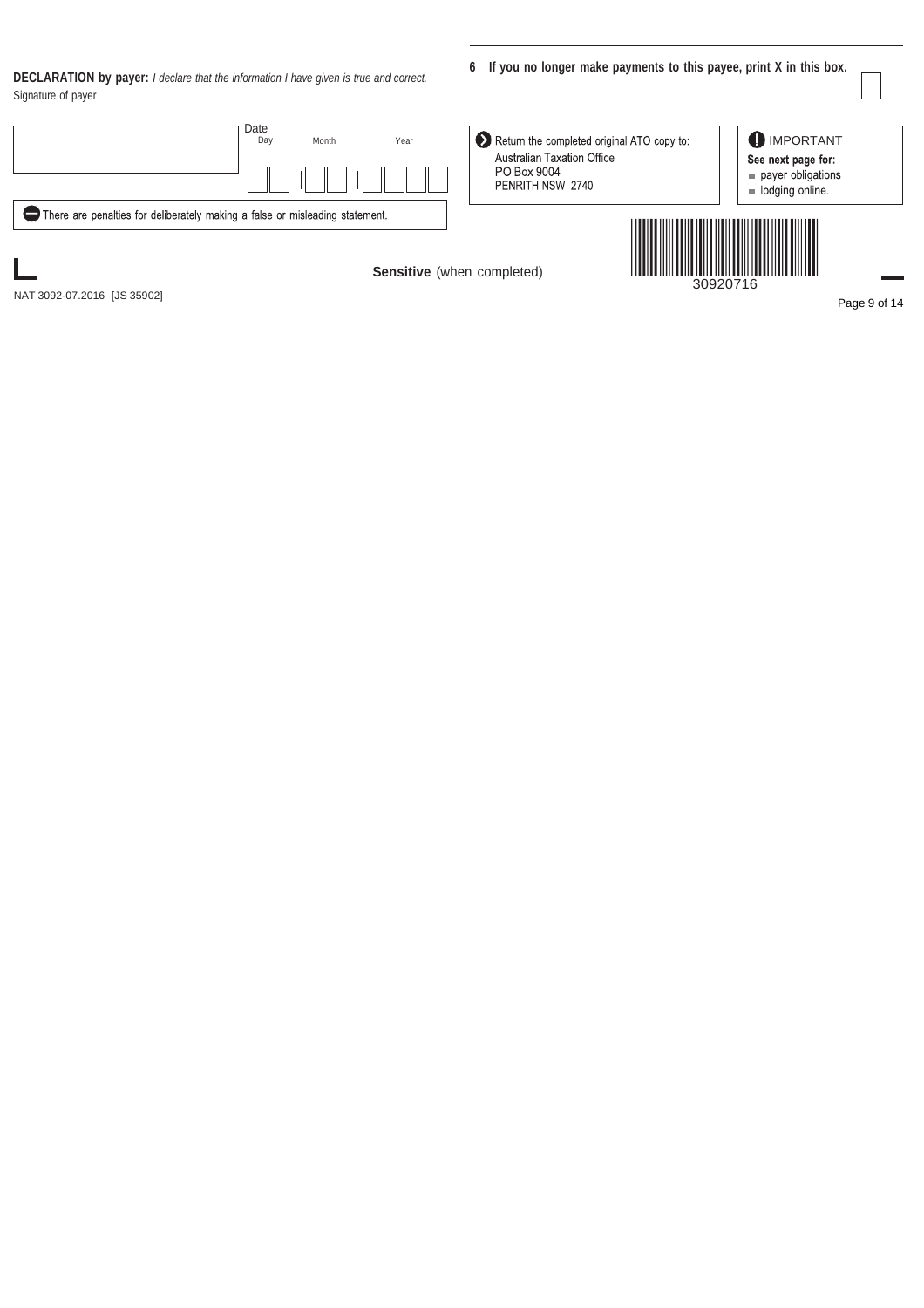| NON MEDICARE MEDICAL EXPENSES<br>(ONLY COMPLETE THIS SECTION IF CLAIMING FOR THESE EXPENSES)                                                                                                   |                        |  |  |  |  |
|------------------------------------------------------------------------------------------------------------------------------------------------------------------------------------------------|------------------------|--|--|--|--|
| Do not attach accounts paid or part paid by Medicare. The Australian Health Insurance Act does not permit us to<br>contribute to any charges covered by Medicare (including the Medicare Gap). |                        |  |  |  |  |
| Are you a member of an Ambulance Service?                                                                                                                                                      | LI No<br>Ш те≲.        |  |  |  |  |
| Are you a member of a Private Health Fund?                                                                                                                                                     | $\Box$ No<br>Yes.<br>ப |  |  |  |  |
|                                                                                                                                                                                                |                        |  |  |  |  |
| Hospital Cover?                                                                                                                                                                                | $\Box$ res<br>LI ivo   |  |  |  |  |
| Extras covering Physio etc                                                                                                                                                                     | $\Box$ No<br>Yes.<br>ப |  |  |  |  |
| Original accounts and receipts must be submitted together with details of recoveries from any Private Health<br>Insurance.                                                                     |                        |  |  |  |  |

| NAME OF PROVIDER | NATURE OF<br><b>SERVICE</b><br>E.G DENTAL<br><b>PHYSIOTHERAPY</b><br><b>ETC</b> | DATE OF<br><b>SERVICE</b> | CHARGE | <b>PRIVATE</b><br><b>HEALTH FUND</b><br><b>RECOVERY (IF</b><br>APPLICABLE) | <b>AMOUNT</b><br><b>CLAIMABLE</b> |
|------------------|---------------------------------------------------------------------------------|---------------------------|--------|----------------------------------------------------------------------------|-----------------------------------|
|                  |                                                                                 |                           |        |                                                                            |                                   |
|                  |                                                                                 |                           |        |                                                                            |                                   |
|                  |                                                                                 |                           |        |                                                                            |                                   |
|                  |                                                                                 |                           |        |                                                                            |                                   |
|                  |                                                                                 |                           |        |                                                                            |                                   |
|                  |                                                                                 |                           |        |                                                                            |                                   |
|                  |                                                                                 |                           |        |                                                                            |                                   |
|                  |                                                                                 |                           |        |                                                                            |                                   |
|                  |                                                                                 |                           |        |                                                                            |                                   |
|                  |                                                                                 |                           |        |                                                                            |                                   |
|                  |                                                                                 |                           |        |                                                                            |                                   |
|                  |                                                                                 |                           |        |                                                                            |                                   |
|                  |                                                                                 |                           |        |                                                                            |                                   |
|                  |                                                                                 |                           |        | <b>Total</b>                                                               |                                   |
|                  |                                                                                 |                           |        | <b>Less Excess</b>                                                         |                                   |
|                  |                                                                                 |                           |        |                                                                            |                                   |

**TOTAL AMOUNT OF CLAIM**

If claiming physiotherapy or other specialist treatment, please provide the name and address of referring doctor: Name of Doctor:............................................................................................................................................................. Address:.........................................................................................................................................................................

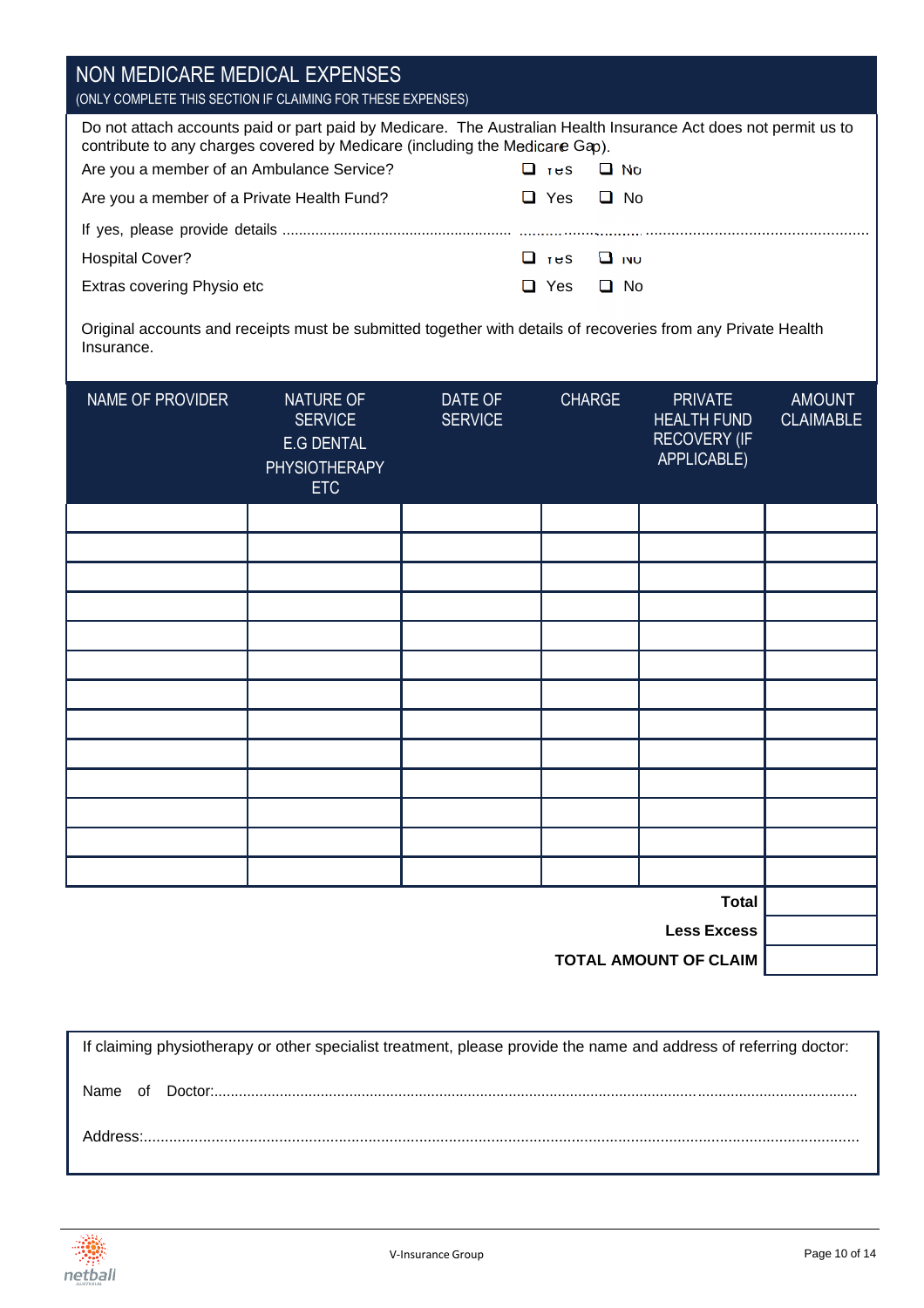

AR No. 432898 Willis Australia Limited AFSL: 240600 Phone (02) 8599 8660 or local call cost only 1300 945 547 Completed claim forms should be sent to Corporate Services - [liberty@csnet.com.au,](mailto:liberty@csnet.com.au) GPO Box 4276, Sydney NSW 2001

### **SPORTS INJURY ATTENDING PHYSICIAN'S REPORT**

#### **IMPORTANT**

- **1. The patient is responsible for any fee for this statement.**
- **2. This form can only be completed by the treating Medical Practitioner, Surgeon or Physiotherapist.**
- **3. If "Yes" answered to any of the following, please give details.**
- **4. Dashes or blank spaces are not acceptable.**

### TO BE COMPLETED BY THE ATTENDING PHYSICIAN/PHYSIOTHERAPIST

Patient's Full Name:  $\parallel$  How long have you known the patient?

| What date and where were you first consulted by the patient in connection with the present injury? |  |
|----------------------------------------------------------------------------------------------------|--|
|                                                                                                    |  |

Patient's Occupation:

 $\Box$  Yes  $\Box$  No Are you the patient's regular general practition $_{\rm er}$ ? If not, please advise who is ...........................................................................................................................................

What is the exact nature of the present injury?



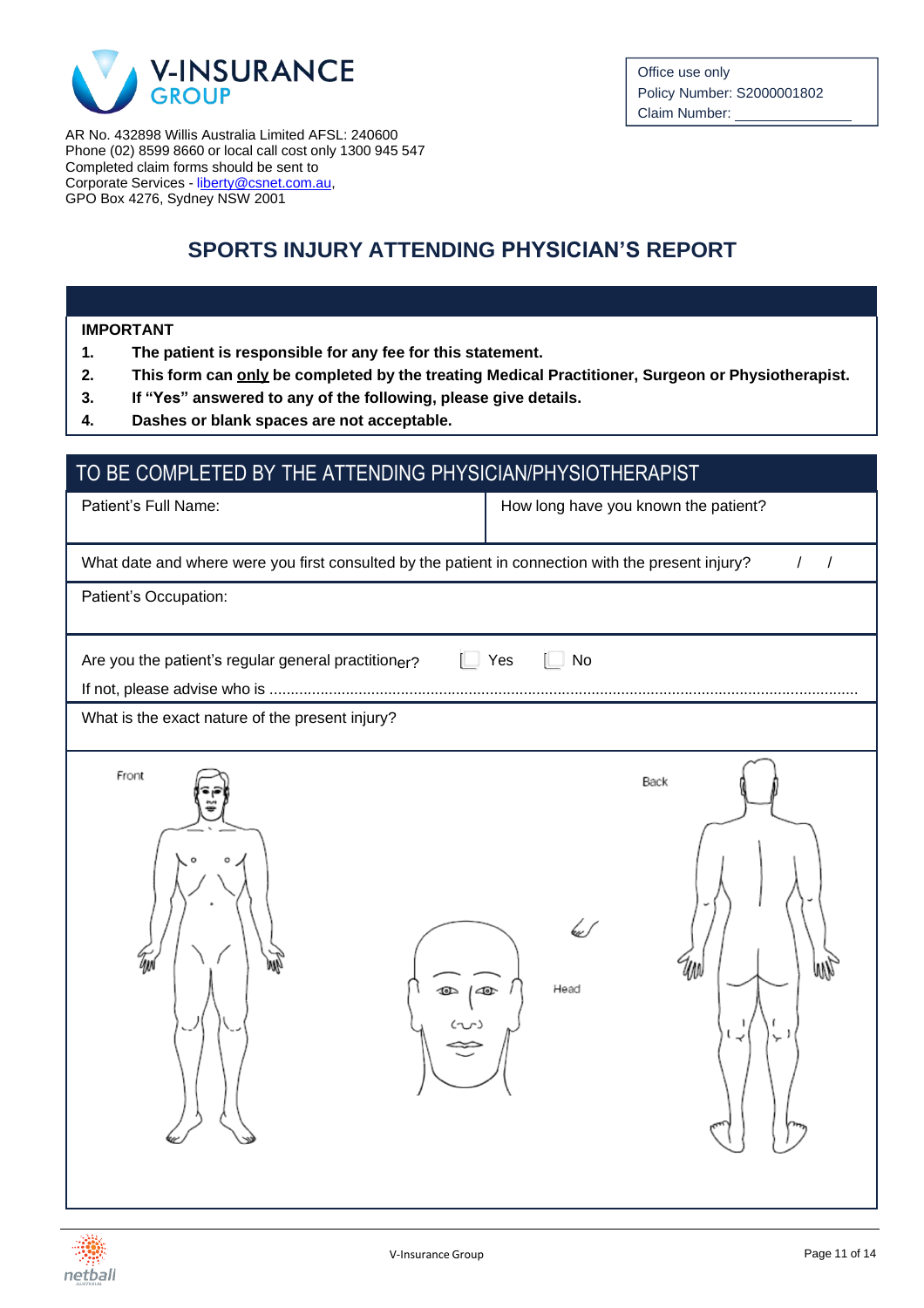| Do you consider the patient's injury to be a new injury?                                    | $\Box$ .No<br>$\Box$ Yes                                                                                                                     |
|---------------------------------------------------------------------------------------------|----------------------------------------------------------------------------------------------------------------------------------------------|
| A recurrence of an old injury?                                                              | $\Box$ Yes<br>$\Box$ No                                                                                                                      |
|                                                                                             |                                                                                                                                              |
|                                                                                             |                                                                                                                                              |
| Have you referred the patient to any other services or treatment?                           | $\Box$ Yes<br>$\Box$ No                                                                                                                      |
| Please specify the type and approximate number of treatments required:                      |                                                                                                                                              |
| .P.hysiotherapy<br>⊔                                                                        |                                                                                                                                              |
| Chiropractic<br>⊔                                                                           |                                                                                                                                              |
| Other<br>❏                                                                                  |                                                                                                                                              |
|                                                                                             |                                                                                                                                              |
|                                                                                             |                                                                                                                                              |
|                                                                                             |                                                                                                                                              |
|                                                                                             |                                                                                                                                              |
|                                                                                             |                                                                                                                                              |
|                                                                                             |                                                                                                                                              |
| Is there any permanent disability at present?                                               | $\Box$ Yes $\Box$ No                                                                                                                         |
|                                                                                             |                                                                                                                                              |
|                                                                                             |                                                                                                                                              |
| Was the patient obliged to cease work?<br>If so, when do you expect the claimant to resume: | $\Box$ Yes<br>$\Box$ No<br>Some Duties                                                                                                       |
|                                                                                             | <b>Full Duties</b>                                                                                                                           |
| What date do you advise the patient to return to netball?                                   |                                                                                                                                              |
| Does the patient have any congenital defects or chronic diseases?                           | □<br>Yes<br>I No                                                                                                                             |
|                                                                                             |                                                                                                                                              |
|                                                                                             |                                                                                                                                              |
| If the patient has been hospitalised, please give name of hospital and dates hospitalised:  |                                                                                                                                              |
| Name of Hospital:                                                                           | Date Admitted<br>Date Released                                                                                                               |
|                                                                                             | $\frac{1}{2}$<br>$\prime$<br>$\sqrt{2}$                                                                                                      |
|                                                                                             |                                                                                                                                              |
| CERTIFICATION BY ATTENDING PHYSICIAN                                                        |                                                                                                                                              |
| this claim form are consistent with the patient's injury.                                   | I hereby certify I have personally examined the above named patient and in my opinion the statements made in the Accident details section of |
|                                                                                             |                                                                                                                                              |
| Fax: (                                                                                      |                                                                                                                                              |
|                                                                                             |                                                                                                                                              |
|                                                                                             |                                                                                                                                              |
|                                                                                             |                                                                                                                                              |

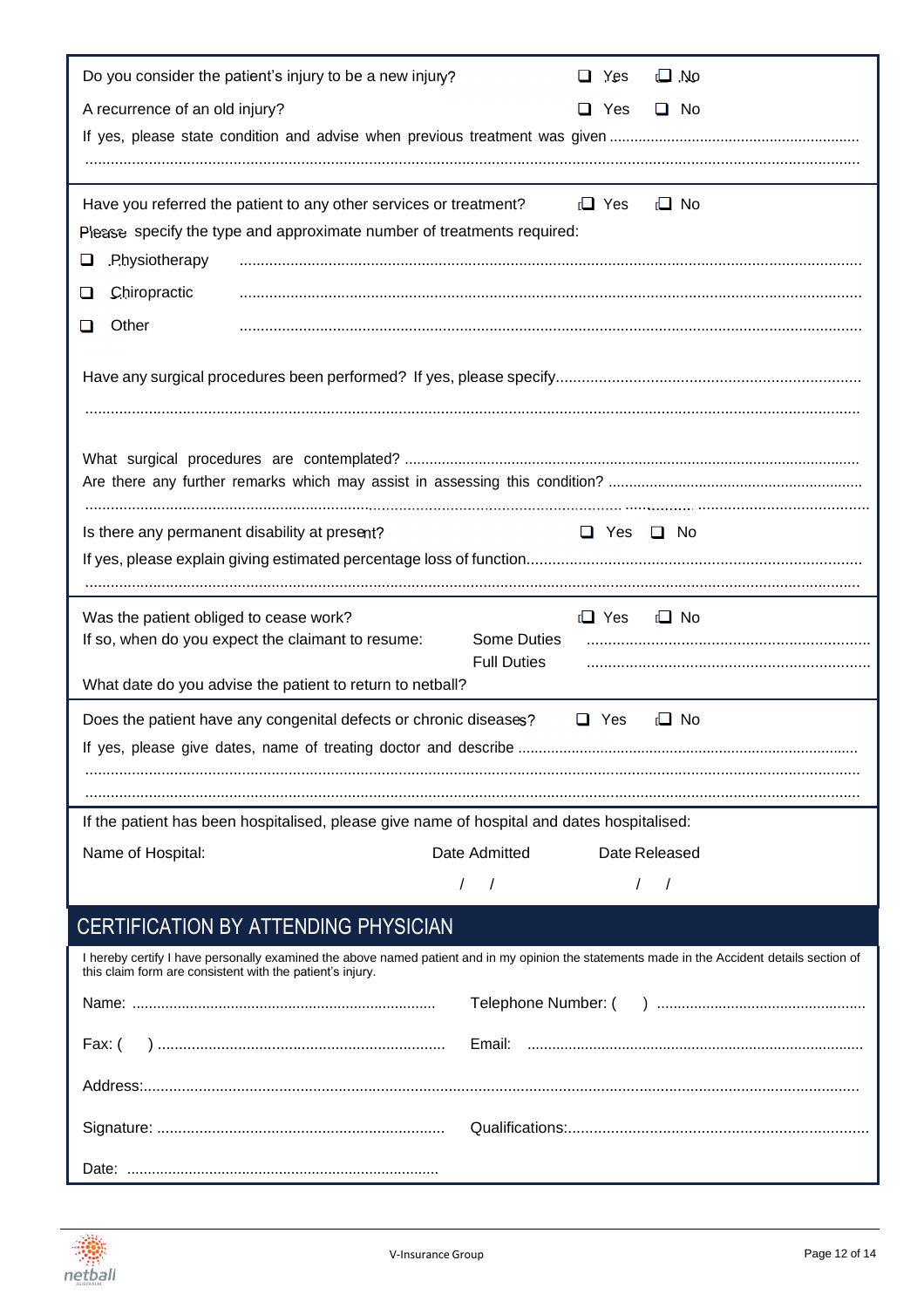| <b>METHOD OF PAYMENT</b>                                                                                                                                                                                                                                                                                                                                                                                                                                                                                                                                                                                                              |  |
|---------------------------------------------------------------------------------------------------------------------------------------------------------------------------------------------------------------------------------------------------------------------------------------------------------------------------------------------------------------------------------------------------------------------------------------------------------------------------------------------------------------------------------------------------------------------------------------------------------------------------------------|--|
| Should a benefit be payable for this claim then you have a choice of receiving your payment by cheque or<br>Electronic Funds Transfer (EFT) to a nominated bank account                                                                                                                                                                                                                                                                                                                                                                                                                                                               |  |
| $\Box$ Cheque<br>Please indicate your preferred method of payment (please tick)<br>$\Box$ EFT                                                                                                                                                                                                                                                                                                                                                                                                                                                                                                                                         |  |
| If you would like your payment made by EFT, please complete the details below.                                                                                                                                                                                                                                                                                                                                                                                                                                                                                                                                                        |  |
| NAME OF CLAIMANT                                                                                                                                                                                                                                                                                                                                                                                                                                                                                                                                                                                                                      |  |
| $\Box$ Mrs<br>$\Box$ Ms<br>$\Box$ Mr<br>$\Box$ Miss<br>Title:                                                                                                                                                                                                                                                                                                                                                                                                                                                                                                                                                                         |  |
| Name: Name:                                                                                                                                                                                                                                                                                                                                                                                                                                                                                                                                                                                                                           |  |
| <b>BANK ACCOUNT DETAILS</b>                                                                                                                                                                                                                                                                                                                                                                                                                                                                                                                                                                                                           |  |
| <b>BSB</b> Trum her (all 6 digits are required here)<br><b>Account Number</b>                                                                                                                                                                                                                                                                                                                                                                                                                                                                                                                                                         |  |
|                                                                                                                                                                                                                                                                                                                                                                                                                                                                                                                                                                                                                                       |  |
| Nominated account name:<br>an an an Dùbhlachd an Chuid ann an Chuid an Chuid an Chuid an Chuid an Chuid an Chuid an Chuid an Chuid an Chu                                                                                                                                                                                                                                                                                                                                                                                                                                                                                             |  |
|                                                                                                                                                                                                                                                                                                                                                                                                                                                                                                                                                                                                                                       |  |
|                                                                                                                                                                                                                                                                                                                                                                                                                                                                                                                                                                                                                                       |  |
| DECLARATION BY CLAIMANT (OR GUARDIAN IF CLAIMANT UNDER 18)                                                                                                                                                                                                                                                                                                                                                                                                                                                                                                                                                                            |  |
| I understand that by investigating my claim or by accepting proof of my claim, neither Corporate Services Network<br>(CSN) or Liberty Specialty Markets (Liberty) have made no acceptance of liability, nor waived any of its rights in<br>defence of any claim arising under the policy.                                                                                                                                                                                                                                                                                                                                             |  |
| I agree to CSN or Liberty using and disclosing my personal information pursuant to their Privacy Policy and this<br>document. In the event of any conflict between the documents, this document will be determinative. This consent<br>remains valid unless I alter or revoke it by giving written notice to CSN's Privacy Officer.<br>I authorise any person or entity, including those referred to above, to provide to CSN or Liberty such personal<br>information (including health information) as CSN or Liberty in its absolute discretion considers relevant for its<br>assessment of my claim or my entitlement to benefits. |  |
| I will use my best endeavours and render all reasonable assistance and cooperation to CSN in the assessment of<br>my claim. I confirm that any information that I supply will be true and correct and that I will not withhold any<br>information likely to affect the acceptance or handling of my claim.                                                                                                                                                                                                                                                                                                                            |  |
| I understand that if I do not consent to the terms of this authority or revoke my consent, CSN or Liberty may not be<br>able to process or assess my claim.                                                                                                                                                                                                                                                                                                                                                                                                                                                                           |  |
| I appoint CSN to do everything necessary or expedient to give effect to the transactions contemplated by the<br>consents and authorisations in this document and to execute, on my behalf, any documents or to do such acts<br>required to give effect to this Privacy Consent and Medical Authority.                                                                                                                                                                                                                                                                                                                                 |  |
| Signature: Management of the Signature:                                                                                                                                                                                                                                                                                                                                                                                                                                                                                                                                                                                               |  |
|                                                                                                                                                                                                                                                                                                                                                                                                                                                                                                                                                                                                                                       |  |